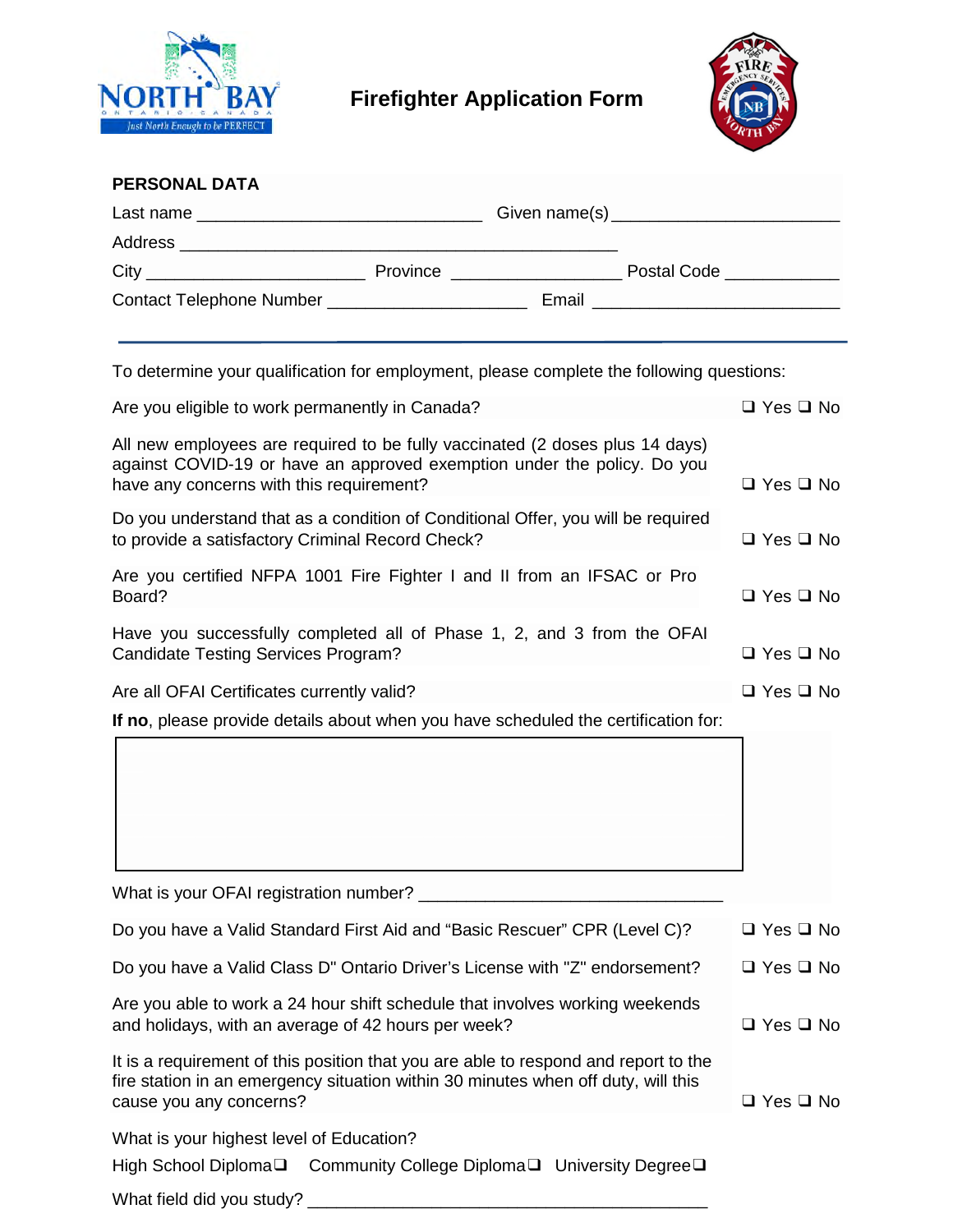| Please specify:                                                          |                      |
|--------------------------------------------------------------------------|----------------------|
|                                                                          |                      |
|                                                                          |                      |
|                                                                          |                      |
|                                                                          |                      |
|                                                                          |                      |
|                                                                          |                      |
| Do you have an EMCA Designation?                                         | $\Box$ Yes $\Box$ No |
| Do you have other valid certifications directly related to firefighting? | $\Box$ Yes $\Box$ No |
| If yes, please list certifications:                                      |                      |
|                                                                          |                      |
|                                                                          |                      |
|                                                                          |                      |
|                                                                          |                      |
|                                                                          |                      |
|                                                                          |                      |
| Do you have Advanced Emergency Medical Training?                         | $\Box$ Yes $\Box$ No |
| Please specify:                                                          |                      |
|                                                                          |                      |
|                                                                          |                      |
|                                                                          |                      |
|                                                                          |                      |
|                                                                          |                      |
|                                                                          |                      |
| Do you have previous experience in:                                      |                      |
| • Emergency Service □ Yes □ No                                           |                      |
| • Construction □ Yes □ No                                                |                      |
| • Mechanical Q Yes Q No                                                  |                      |
| • Military Q Yes Q No                                                    |                      |
| • Large vehicle operation Q Yes Q No                                     |                      |
| • Fire Fighting Q Yes Q No, please provide details:                      |                      |